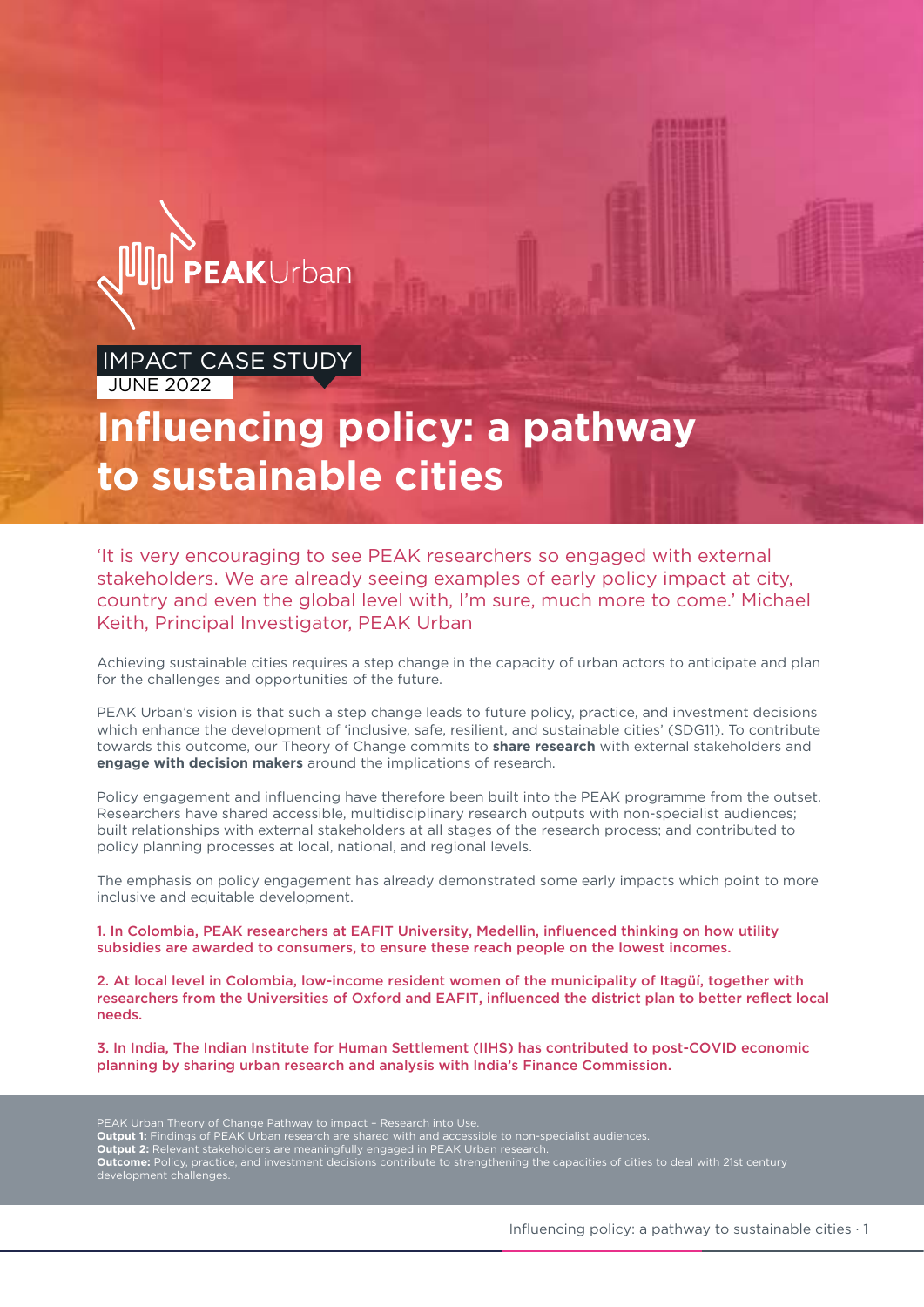





## **1. Influencing social policy to reduce inequality in Colombia**

#### **The Research in Spatial Economics group (RISE) at EAFIT University, has influenced thinking on the socioeconomic stratification system used to calculate subsidies for utility consumers**

In countries with high levels of inequality, crosssubsidies on utilities (where high-income households are charged more to subsidise those on low-incomes) have become important policy tools to reduce inequality. Accurate identification of people's ability to pay for services such as water and energy is therefore crucial.

#### **The current model**

The current method of social stratification In Colombia, used for over 30 years, is based on the external appearance of a house and its immediate neighbourhood. The system is low-cost and easy to implement but does not reflect the reduction in poverty of households over time and results in many anomalies.

Richer households may receive subsidies they do not need: for example, a person with a good job, education, and income who has chosen to live in a poorer neighbourhood may receive a subsidy. A proportion of low-income households are also denied subsidies: for example, a couple living in a middle-class neighbourhood who lose their income due to illhealth or unemployment but do not receive a subsidy because of the classification of the area.

The current social categorisation model also causes other problems. Elements of the model are used to calculate certain health, housing, and education benefits – compounding errors, and increasing inequality; and the system has encouraged segregation and stigmatisation of those living in certain areas and

created tension between local and central government over funding gaps caused by poorly targeted subsidies.

#### **A multi-dimensional alternative**

Since 2017, economics researchers in the RISE group at EAFIT University Medellin, have argued that rather than relying on characteristics such as the external appearance of houses or neighbourhoods, any model to calculate subsidies should take account of additional factors such as wealth, income, and number of people in the household.

A paper published by Quiñones et al in 'Cities' (Sept 2021)1 demonstrates how the current system misallocates subsides and does not adequately reflect individual's socioeconomic progress over time. It recommends using a multi-dimensional model which would utilise the wider range of administrative databases now available to government (taxes, health records, educational enrolment etc.) and the big data manipulation techniques required to analyse them. The model would ensure that those on higher incomes pay more, achieving tax progressivity and reflecting changes in income/wealth over time.

multi-dimensional index showed significant improvements in identifying those who should receive utility subsidies in Bogota, especially for water and sewage2.

#### **Policy engagement**

A partnership with UN Habitat, underpinned by a formal Memorandum of Understanding, allowed the researchers to develop and share their ideas more widely at an Expert Group meeting in Bogota in October 2018, which included representatives of Colombia's planning department.

As a result of this engagement and several follow-up conversations, government planners committed in their **[National Development Plan 2018-22](https://bit.ly/3xosLfa)** – approved by Congress and therefore legally binding – to review the model for calculating subsidies and develop a more

1. A targeting policy for tackling inequality in the developing world: Lessons learned from the system of cross-subsidies to fund utilities in Colombia; https://doi.org/10.1016/J.CITIES.2021.103306; Quiñones, Mauricio, Martínez, Lina M, Duque, Juan C, Mejía, Oscar 2. As above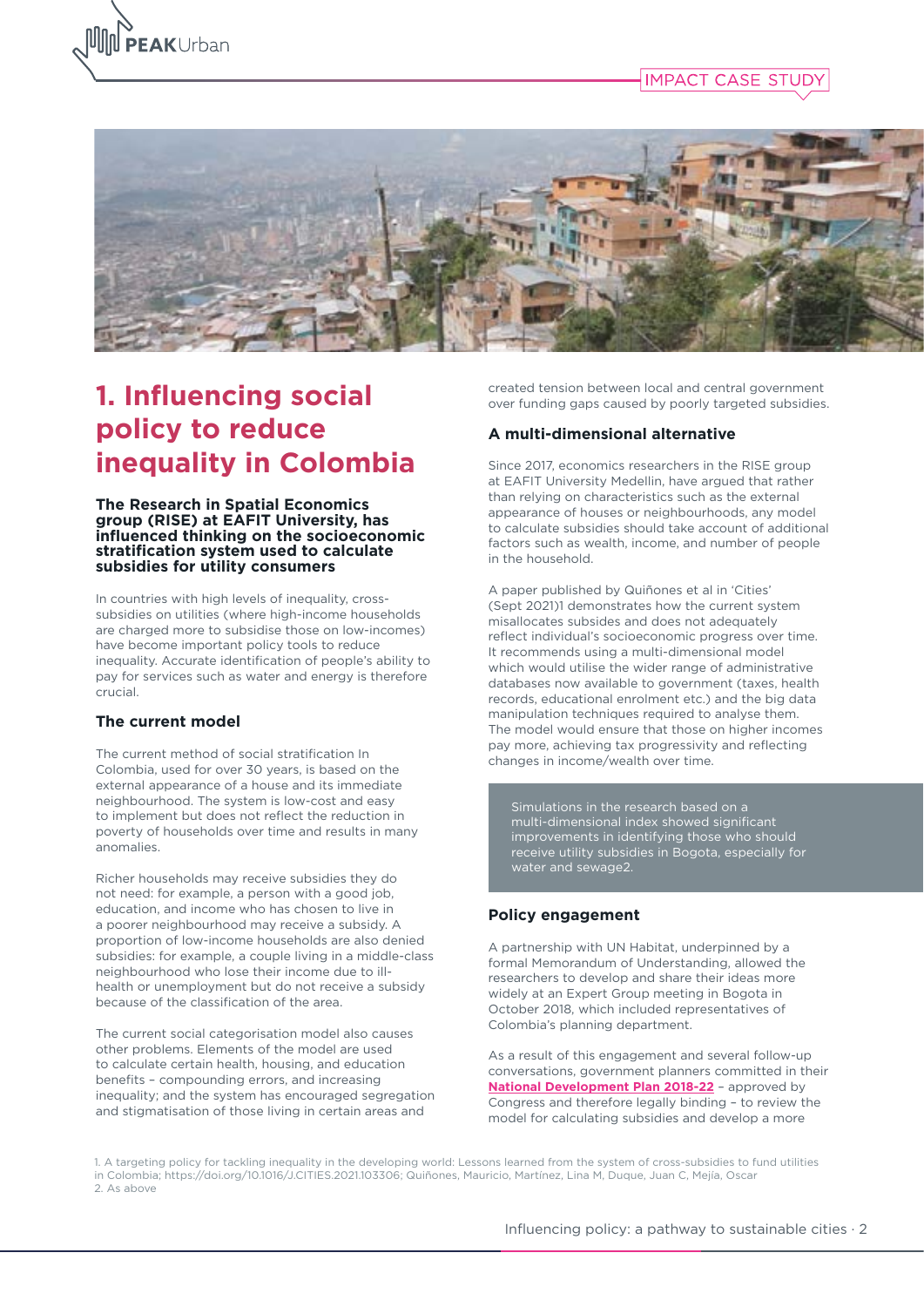



progressive system3. A further high-level meeting in Medellin in August 2019 allowed the team to share and build support for their approach.

#### **Potential impact**

"The government's current proposal is to use a database of low-income households to calculate subsidies as well as a database holding detailed land data on formal and informal properties," explains lead researcher Mauricio Quiñones.

"This would be a step forward, but ideally the government should utilise multiple sources of information, including tax receipts and formal employment records, which would allow payment for utilities to follow people or households rather than buildings, and would reflect changes over time. Unfortunately, this would require new legislation and, despite the benefits of enabling fairer subsidies and generating additional tax revenue, there is not yet the political will to go this far. At the same time, whilst the government started talking to a wider group of experts on this issue, we note that the final group is all from Bogota, which reflects the centralisation of decision making in Colombia, and the difficulty of influencing inclusive, people centred policy."

Quiñones concludes: "The government has one year left to review the model and publish new proposals under its development plan. We will have to wait to see what happens, but it is encouraging that at least there is a realisation that the existing model is inadequate and an intention to make it more progressive.4"

#### **Project contributors**

• Mauricio Quiñones, Research in Spatial Economics (RISE - Group), Dept. Mathematical Sciences, EAFIT University

• Juan Carlos Duque, Research in Spatial Economics (RISE - Group), Dept. Mathematical Sciences, EAFIT University

#### **Additional information**

A targeting policy for tackling inequality in the developing world: Lessons learned from the system of cross-subsidies to fund utilities in Colombia; **[https://doi.](https://doi.org/10.1016/J.CITIES.2021.103306) [org/10.1016/J.CITIES.2021.103306](https://doi.org/10.1016/J.CITIES.2021.103306)**; Quiñones, Mauricio, Martínez, Lina M, Duque, Juan C, Mejía, Oscar **[The stratification system to funding utilities in](https://bit.ly/3xqkHur)  [Colombia and its limits to contribute to the reduction in](https://bit.ly/3xqkHur)  [inequality.](https://bit.ly/3xqkHur)** Peak Urban Vision No5, October 2020



## **2. Towards people-centred local development**

#### **A project working with low-income women in Itagüí, Colombia, has influenced the local development plan to better reflect the needs of residents**

Issues such as air pollution, safe and reliable transport, and access to green spaces and nutritious food are crucial to the health and well-being of low-income residents in Itagüí, Colombia – particularly the women who are often responsible for domestic work and family care. Unfortunately, residents are often excluded from policy processes and development plans do not take account of their views, needs, or experience.

#### **Research in collaboration with marginalised communities**

The Peak Urban team wanted to co-create their research with those most affected by the issues in the Itagüí municipality, which is close to Medellin and often overlooked in favour of its larger neighbour in terms of research and development.

In early 2020, the team therefore convened a group of 40 low-income women to co-create and conduct research. The group's name, Dimú (dialogue with entrepreneurial women), reflects their view of themselves as entrepreneurs sustaining their families, whether through formal businesses or not.

The Peak Urban team also engaged with representatives from national, municipal, and local government, including advisors from the mayors' office, ensuring that decision makers were part of the conversation about the research from the start.

The original plan had been to convene face-to-face workshops to explore research questions. When this became impossible because of the COVID-19 pandemic, a new opportunity emerged to respond to the Local Development Plan.

3. Goal 4 – Improving identification of subsidies beneficiaries and Goal 7 – Redesigning the policy instruments for identifying and assigning subsidies water and sewerage subsidies – Colombia National Development Plan 4. As of June 2021. Quote from Evaluation meeting by Zoom on 25/06/2021.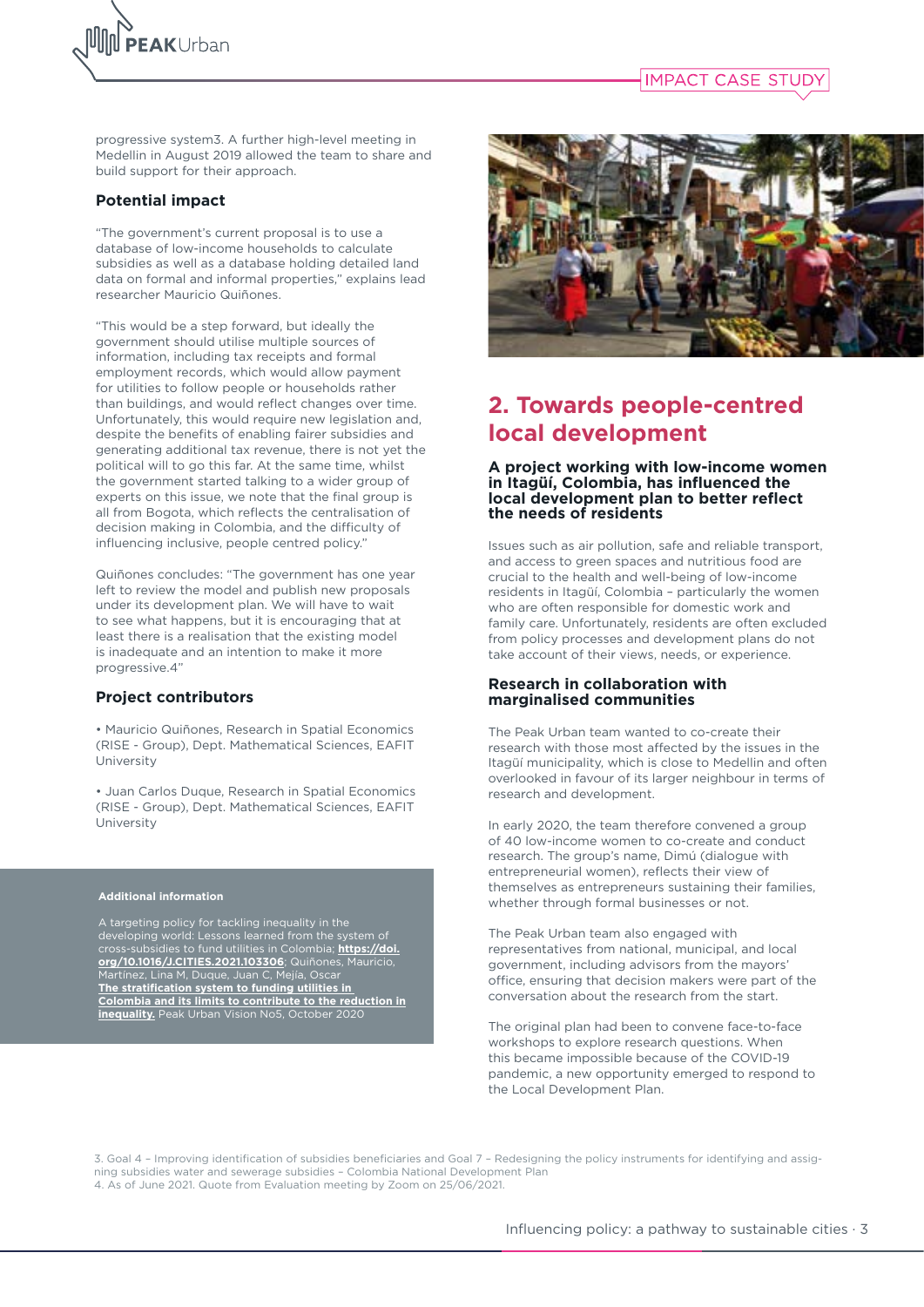



Because of its ambition to make local development more inclusive, and its previous engagement with Dimú, the Mayor's office was keen to get feedback from the group on the proposals. Social distancing made traditional methods of consultation impossible, and virtual workshops were not feasible because of poor internet access, but the PEAK Urban team developed novel ways to enable the women to share their views.

The team developed a detailed questionnaire on transport alternatives, mental health, mobilities of care, and access to health services, and asked their co-researchers to complete it. They also analysed the Development Plan in detail and produced Youtube videos, summarising the proposals and their implications on **[health](https://bit.ly/3cPBdKU)**, **[environment](https://bit.ly/2ZreQZ8)**, and **[mobility](https://bit.ly/3D0QjYC)**. They then invited the women to watch the videos and to share their views by email, WhatsApp, voice message, or in writing. Twenty out of the 40 women provided feedback.

#### **Policy engagement and influencing**

Feedback from Dimú was collated into a **[policy](https://bit.ly/3DLTWna)  [brief](https://bit.ly/3DLTWna)** and submitted to the Mayor's office. The final Development Plan, published in June 2020, reflected key points raised by the group including pledges to invest in pedestrian walkways in the neighbourhood, recover the local environmental leaders programme, support development of farmers' markets, and recognise that participatory processes should engage rather than 'educate' citizens.

"Some of these elements were already in the Plan in some way," explains lead researcher Juan Pablo Orjuela. "But they didn't reflect the needs of lowincome residents or build on local experience. Proposals to improve waste management, for instance, missed the fact that bins with lids would make the most difference to householders! Local leadership schemes and farmers' markets, which the planners had previously been unaware of, also offered strong practice to build on."

#### **Towards more inclusive development**

"It was wonderful that the Mayor's office were so responsive to Dimú's feedback and revised the Plan to reflect it," continues Orjuela. "Most importantly, it has strengthened the relationship between the community and the municipal authorities, which should lead to more inclusive development in the future."

*"Normally we are not considered in programmes like these… but in this project, we have been at the centre* 

*right from the start. If I hadn't been part of this project, I would have never shown so much interest in topics such as air pollution, or health. Thank you for the confidence and assuredness you've created in me." Member of Dimú* 

The research group is now working on the impacts that COVID-19 lockdown measures have had on access to well-being spaces and transport for care (such as for shopping or to care for relatives), and on a novel way of measuring accessibility to healthy living.



**Translation: Dimú** – a complete therapy to reflect on what we can do to improve; a learning therapy; a cloud of inquisitiveness; an environmental therapy; a solidarity therapy; a commitment therapy; a therapy on how we visualise ourselves.

#### **Further information**

See PEAK Urban blog: **[https://www.peak-urban.org/](https://www.peak-urban.org/blog/whats-name-belonging) [blog/whats-name-belonging](https://www.peak-urban.org/blog/whats-name-belonging)**

#### **Project contributors**

- 
- Professor Tim Schwanen, Director of the Transport Studies Unit, PEAK Urban Co-investigator, Oxford
- Diego Giraldo, MSc student at EAFIT, Medellín Colombia
- Natalia Morales, environmental technical trainee, SENA, Colombia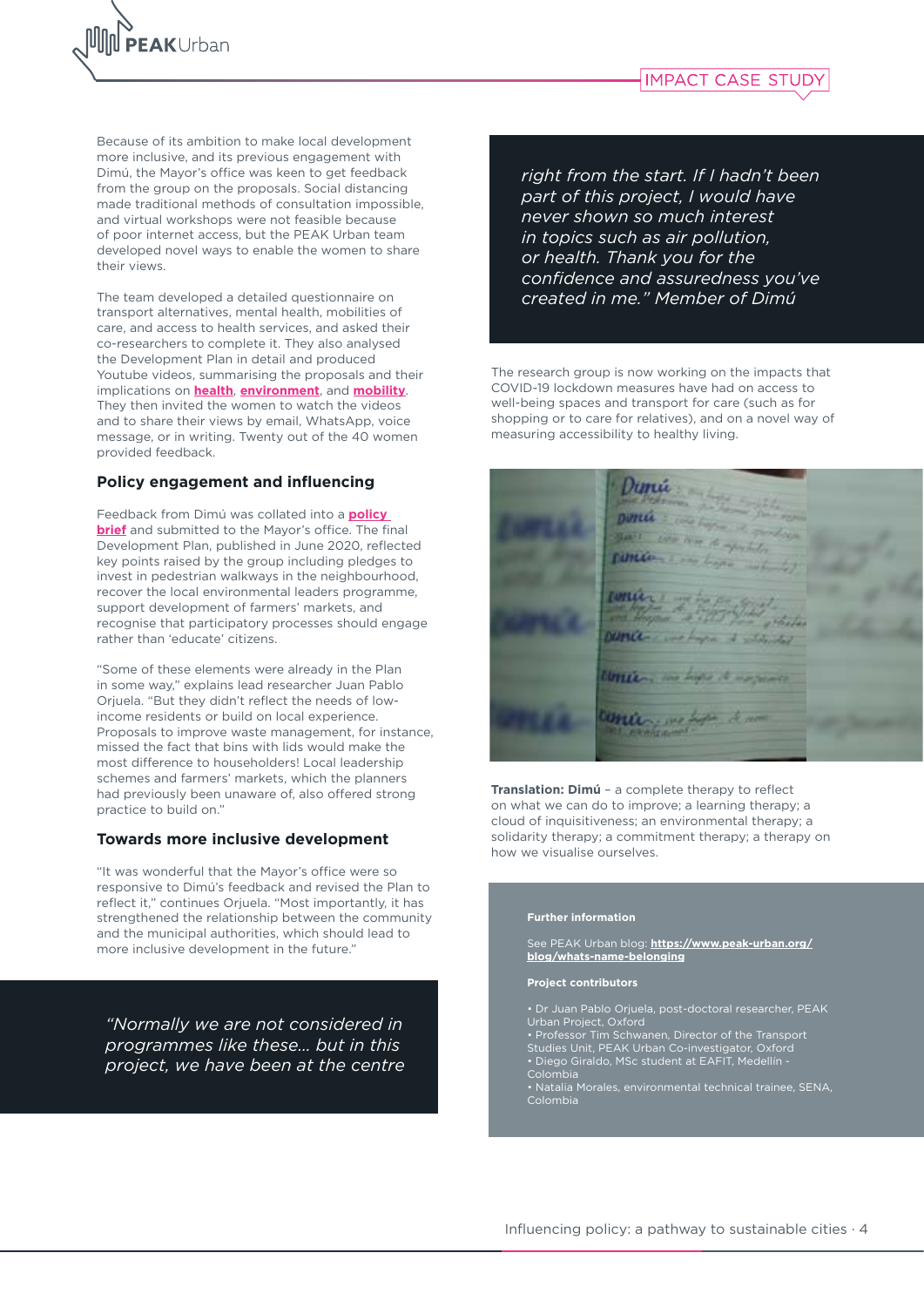





## **3. Influencing economic planning for post-COVID recovery in India**

#### **The Indian Institute for Human Settlement (IIHS) has contributed to post-COVID economic planning by sharing urban research and analysis with India's Finance Commission**

Whilst India has experienced rapid economic growth over the last years, development is often uneven and inequitable. Many communities are being left behind, whilst rapid, unsustainable urbanisation is putting pressure on scarce resources and fragile environments. The COVID pandemic has also taken a toll by exacerbating inequalities and creating barriers to trade, movement, and communication.

#### **The Finance Commission**

India's Finance Commission is a constitutional body formed to 'evaluate the state of finances of the Union and State Governments, recommend the sharing of taxes between them, and lay down the principles determining the distribution of these taxes among States'. It is appointed every five years by the President of India. The First Finance Commission was constituted in 1952, and there have been 15 Commissions since then. The XV Finance Commission was constituted in October 2017 and was tasked with developing recommendations for the 2021-26 period. This report was unique because in addition to its mandate of recommendations on centre-state financial relations, it was tasked with planning a postpandemic economic recovery.

#### **Sharing urban research with the Commission**

The Chair of the XV Finance Commission requested IIHS give specific inputs on the role Indian urbanisation could play in assisting this recovery. The process constituted several initial and interim meetings between Aromar Revi, Director of IIHS, and the Chair of the Commission – followed by presentation of a final report. The report drew on a range of researchers and practitioners at IIHS, several of whom are also part of PEAK Urban. These included Aromar Revi, Shriya Anand, Sudeshna Mitra, Neha Sami, Pooja Rao, and Teja Malladi.

The report addressed two key issues in the wake of the COVID-19 pandemic. First, the potential of new greenfield towns and cities to contribute to economic recovery. Second, a package of strategic measures and priorities at national, state, and regional level to support urbanisation and accelerate post-COVID economic recovery.

The IIHS team's report included recommendations on priority areas for financial allocations, supported by detailed data and mapping-led analysis. The report highlighted pathways to economic recovery, which accounted for environmental and spatial precarity, the critical role of small-scale enterprise development in urban areas, as well as critical aspects of large-scale land consolidations.

This report will inform countrywide interventions. It drew significantly from IIHS's PEAK Urban research, including both high-level findings and methodological contributions. Key recommendations from the report focused on prioritising prudent investments that address inequality between and within states and

strengthen regional linkages.

The IIHS report found that appropriate spatial (for example, prioritising the 100-largest cities) and sectoral (such as a focusing on Micro, Small, and Medium Enterprises and on Climate Resilient Infrastructure) investments and incentives are needed to address divergence and inequality between states and within each state, between smaller and Class I towns (between 0.1 million and 1 million population) and million+ cities in order to enable spatial balance, urban-rural linkages, and regional convergence.

The report also recommended leveraging India's strategic rail, road and port infrastructure and economic corridors. It outlined the benefits of further strengthening linkages between states and across regions. Ultimately, the recommendations aim to contribute to improved economic development and more rapid post-COVID economic recovery.

#### **Potential policy impact**

Informing the recommendations of the Finance Commission is important since those recommendations will guide the Indian government's decision making and the investment of billions of Rupees in economic reform and recovery policies, with the potential to benefit 1.3 billion people and help protect the planet.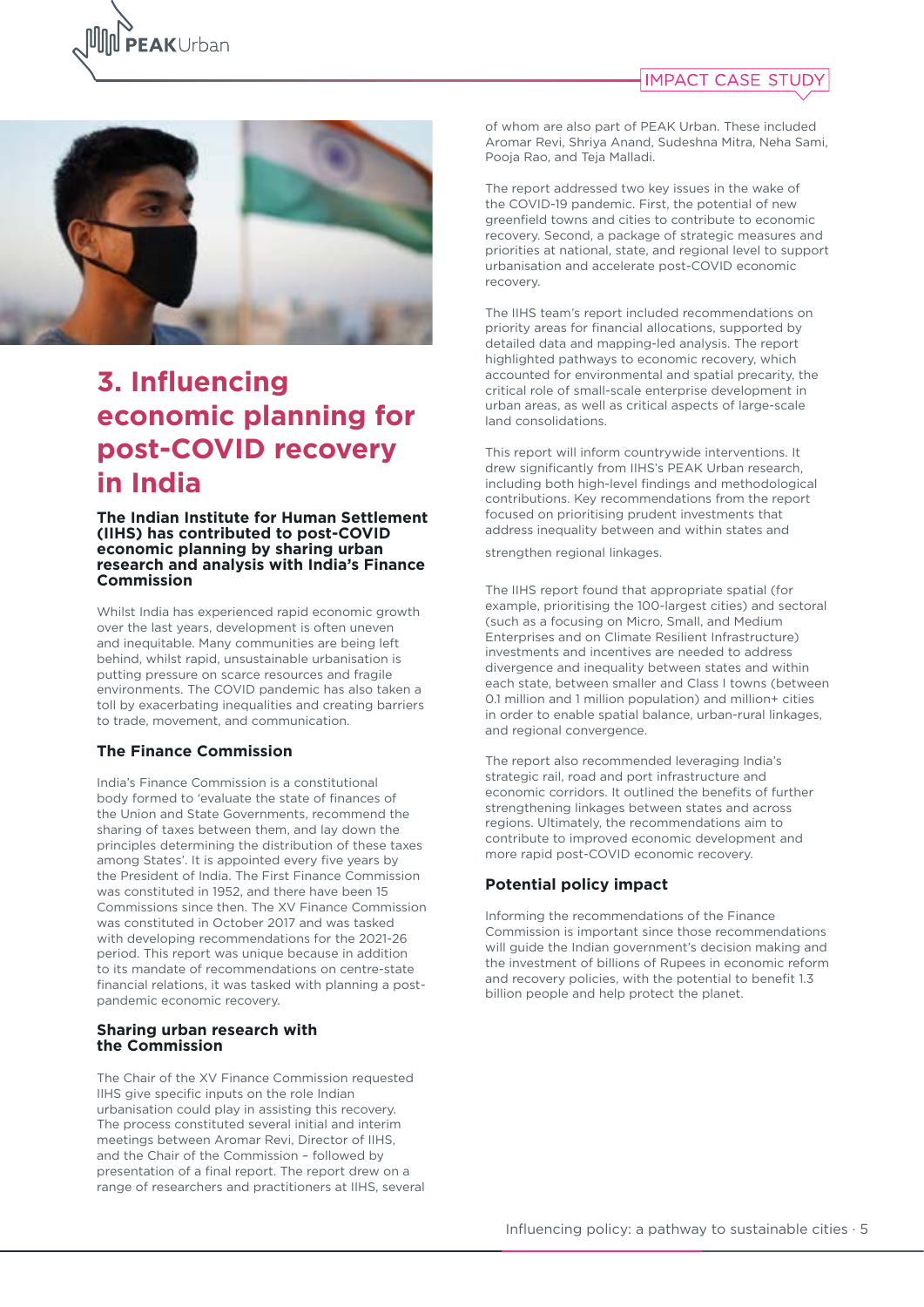

#### **Further information**

• The Potential of Urbanisation to Accelerate Post-COVID Economic Recovery: Report to the XV Finance Commission. Watch a video summary by Aromar Revi **[HERE.](https://bit.ly/3Af1ygu)** Download the final report from the IIHS website **[HERE.](https://iihs.co.in)**

#### **Project contributors**

- Aromar Revi, Director, IIHS
- Mainak Ray, Senior Lead (Practice)
- Neha Sami, Associate Dean (School of the Environment
- & Sustainability) | Lead (Academics & Research)
- Shriya Anand, Lead (Academics & Research)
- Sudeshna Mitra, Lead (Academics & Research)
- Teja Malladi, External Consultant (IIHS)

#### **Analytical support**

• Pushkara S V, Pooja Rao, Dhananjayan M, Lokesh B S

**Editorial & Production**

• Rekha Raghunathan, Kaavya Pradeep Kumar, Shruti Chandrashekar

**Design & Layout**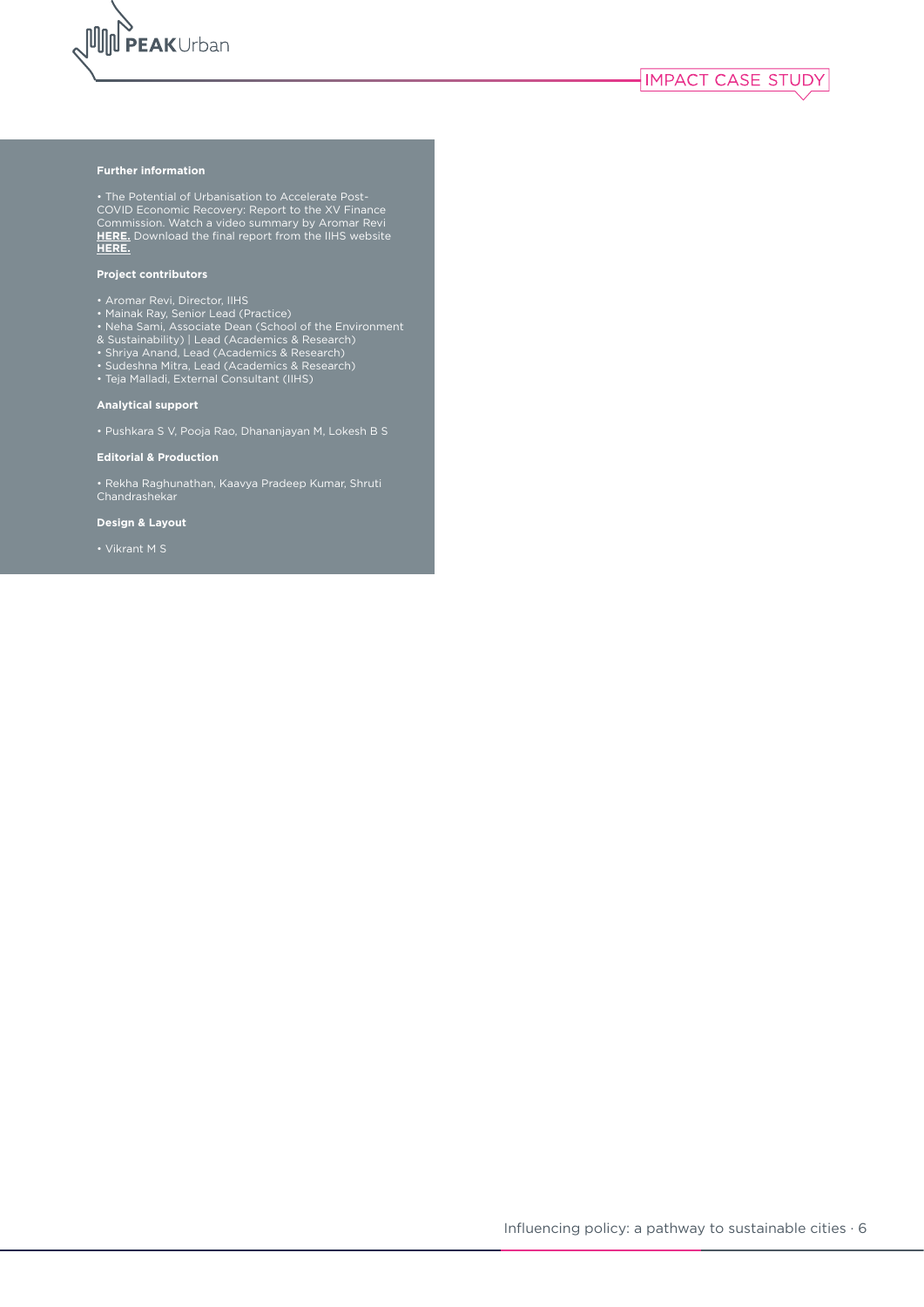

## **Value for money**

Sharing research and engaging with decision makers to influence policy, practice, and investment for more inclusive and sustainable cities.

#### **Economy test**

PEAK Urban policy influencing was economic in that it developed out of, and ran alongside, the research programme, rather than being a standalone or post-research activity. It will also lead to better development planning, which will lead to more effective and cost-effective services and economic strategies, with less spent on mitigating the effects of poor decision making.

#### **Efficiency test**

PEAK policy engagement was efficient in that it often built on existing relationships and maximised new opportunities as they arose. By engaging with policy makers at the start of projects, researchers were often trusted collaborators, invited to support subsequent planning processes.

Despite the restrictions imposed under the COVID pandemic, PEAK researchers found new, innovative ways to consult with communities and share information with policy makers.

Unlike expensive consultancy firms, working to tight time restraints, PEAK projects provide recommendations based on an ongoing working relationship with local policymakers and practitioners, helping them to fully understand the issues and restrictions facing them.

#### **Equity test**

PEAK Urban policy engagement enabled marginalised and low-income groups, including women, to reflect their experience, needs, and preferences to policy makers and gain traction in local and national policy processes. By influencing local and national plans, PEAK Urban's work should lead to more inclusive, equitable development, as plans are implemented.

#### **So what?**

A key objective of PEAK is to share research and engage with decision makers. This case-study showcases three early examples where this had a positive influence on policy.

PEAK researchers were able to strengthen the relationship between communities and powerholders, which will enhance the capacity for future sustainable development. The concrete influence on local and national development plans also sets the path for more inclusive, people-centred development in the short- and medium-terms.

Above all, the engagements have the potential to transform policy makers' understanding of the role of research evidence in policy, and equip them with new tools, multidisciplinary approaches, contacts, and networks, to inform future policy development.

### **Acknowledgements**

#### **With thanks to:**

Juan Carlos Duque, Mauricio Quiñones Domínguez, Juan Orjuela Mendoza, Tim Schwanen, Neha Sami, Aromar Revi, Vikas John, Michael Keith, and Rosaleen Cunningham for their help in the development of this case-study. Written by Louie Fooks; managing editor, Francisco Obando.

This case-study reflects information gathered up to October 2021. For latest updates contact Francisco Obando, francisco.obando@compas.ox.ac